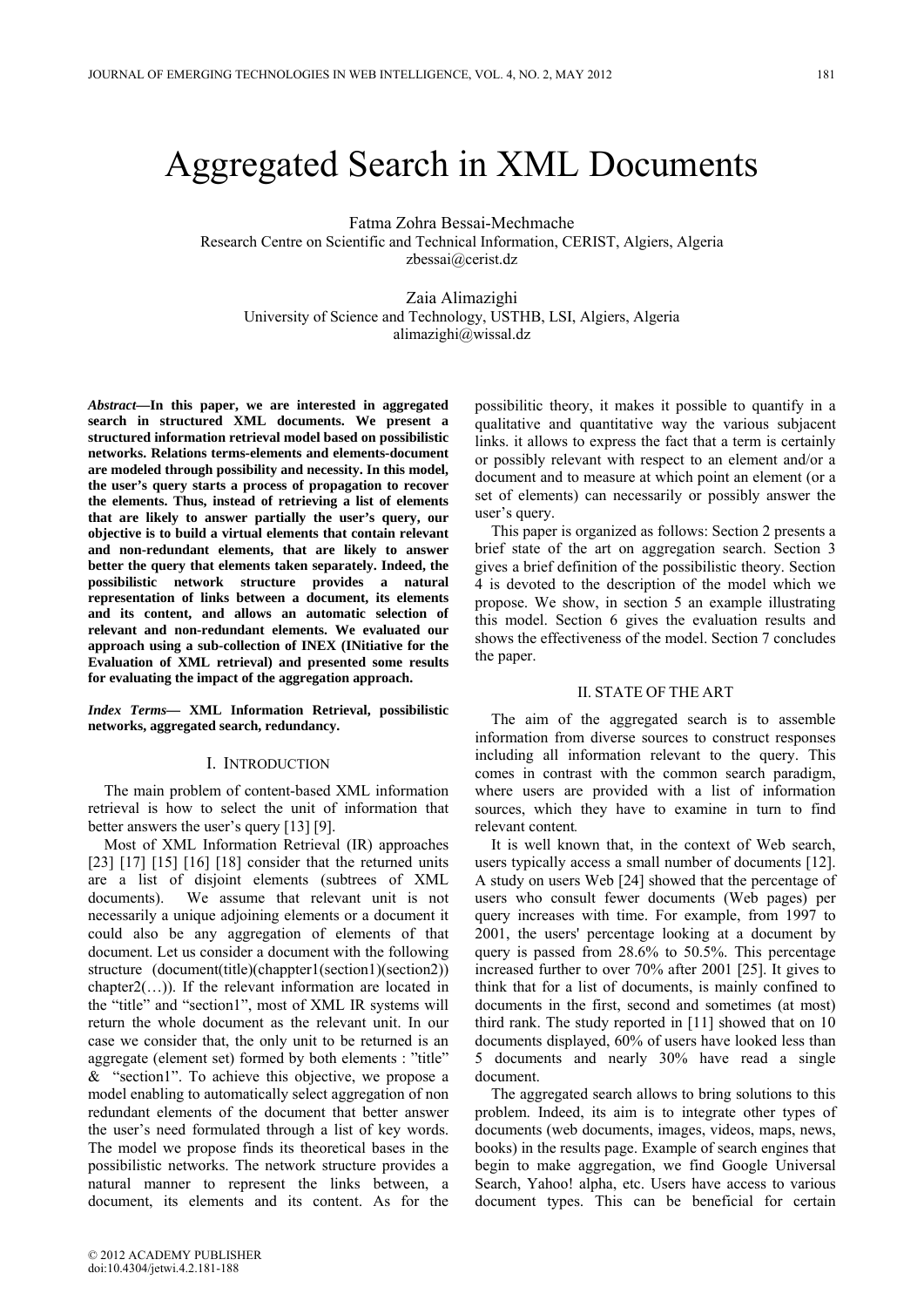queries, such as "trip to Finland" can return maps, blogs, weather, etc.

Another technique that can be used to improve the search results page is the clustering. However, it is not enough simply to return the clusters. It is important to provide users an overview of the contents of the documents forming a cluster [25]. A common approach to provide such an overview is a summary of all documents of the cluster ('multi documents summary'). Examples of systems based on this technique, we find NewInEssence [20], QCS [8], etc.

The issue of elements aggregation from a collection of XML documents is not addressed in the literature. Indeed, the proposed approaches that address this issue are limited to Web documents [6] [1]. However, few Information retrieval systems begin to aggregate the results, of a query on XML documents, as summaries. For example, eXtract [10] is an information retrieval system that generates results as XML fragments. An XML fragment is considered a result if it answers four features: Autonomous (understood by the user), distinct (different from the other fragments), representative (of the themes of the query) and succinct. XCLUSTERs [19] is a model of representation of XML abstracts. It includs some XML elements and uses a small space to store data. The objective is to provide significant excerpts for users to easily evaluate the relevance of query results.

The approach we propose in this paper is located to junction between the research of the relevant elements and their regrouping (aggregation) in a same result. Our approach is based on possibilistic theory [26] [7] [4] and more particularly on possibilistic networks [2] [3]. These networks offer a simple and natural model for representing the hierarchical structure of XML documents and to handle uncertainty, inherent to information retrieval. We find this uncertainty in the concept of document relevance with respect to a query, the degree of representativeness of a term in a document or part of documents and the identification of the relevant part that answers the query. Within this framework, to identify the relevant part that answers the query, unlike the approaches suggested in the literature, which select the sub-tree, likely to be relevant; our approach allows to identify and to select, in a natural way, an aggregation of non redundant elements of XML document that may answer the query.

Besides the points mentioned above, the theoretical framework, that supports our proposals, namely the possibilistic networks, clearly differentiate us from the settings used in previous approaches.

## III. THE POSSIBILISTIC THEORY

The possibilistic logic [26] enables to model and quantify the relevance of a document considering a query through two measurements: the necessity and the possibility. The necessarily relevant elements are those that must appear in top of the list of the selected elements and must allow system efficiency. The possibly relevant

elements are those that would eventually answer the user query.

## *A. Possibility Distribution*

A possibility distribution, denoted by  $\pi$ , corresponds to a mapping from *X* to the scale [0, 1] encoding our knowledge on the real world.

 $\pi$  (x) evaluates to what extent x is the actual value of some variable to which  $\pi$  is attached.  $\pi$  (x) =1 means that it is completely possible that x is the real world (or that x is completely fulfilling),  $1 > \pi$  (x)  $>0$  means that x is somewhat possible (or fulfilling), and finally  $\pi$  (x) =0 means that x is certainly not the real world (or is completely unsatisfactory). An event is said 'no possible' does not only mean that the opposite event is possible. It actually means that it is certain. Two dual measures are used: the possibility measure  $\Pi(A)$  and the necessity measure N(A).

The possibility of an event A, denoted  $\Pi(A)$ , is obtained by  $\Pi(A) = \max_{x \in A} \pi(x)$  and describes the most normal situation in which A is true.

The necessity  $N(A) = min_x \notin A_1 - \pi(x) = 1 - \Pi(\neg A)$ of an event A reflects the most normal situation in which A is false.

# *B. Product-based Conditioning*

In the possibilistic setting, the product-based conditioning consists of modifying our initial knowledge, encoded by the possibility distribution  $\pi$  by the arrival of new fully certain piece of information e. Let us take  $\Phi$  = [e] the set of models of e. The initial distribution  $\pi$  is then replaced by another one  $\pi'$ , such as  $\pi' = \pi$  ( $\bullet$ / $\Phi$ ). Assuming that  $\Phi \neq \emptyset$  and that  $\Pi(\Phi) > 0$ , the natural postulates for possibilistic conditioning are:

$$
\pi(w / p \Phi) = \pi(w) / \Pi(\Phi) \quad \text{if } w \in \Phi \quad (1)
$$
  
and 0 otherwise

Where /p is the product-based conditioning.

## *C. Possibilistic Networks*

A directed possibilistic network over a set of variables  $V = \{V_1, V_2, \ldots, V_n\}$  is characterized by:

- A graphical component composed of a Directed Acyclic Graph (DAG). The DAG structure encodes a set of independence relations between variables.

- A numerical component consisting in a quantification of different links in the DAG using the conditional possibilisties of each node in the context of its parents. Such conditional distributions should respect the following normalization constraints for each variable  $V_i$ of the set V:

Let  $U_{Vi}$  the set of parents of  $V_i$ 

If  $U_{Vi} = \emptyset$  (i.e.  $V_i$  is a root), then the a priori possibility relative to  $V_i$  should satisfy:

$$
\max_{\text{ai}} \Pi(\mathbf{a_i}) = 1, \ \forall \ \mathbf{a_i} \in \mathbf{D}_{\text{Vi}}
$$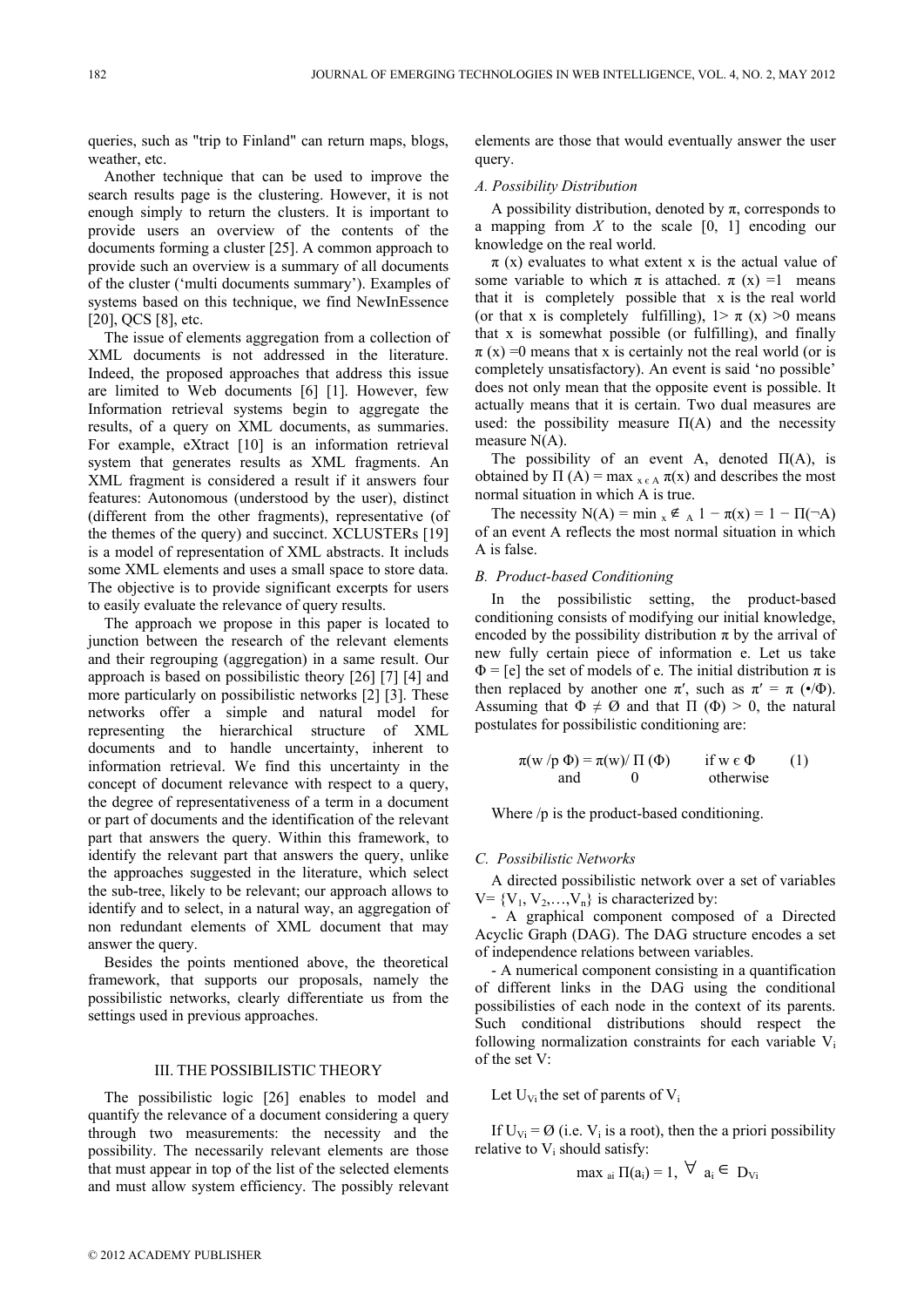If  $U_{Vi} \neq \emptyset$  (i.e.  $V_i$  is not a root), then the conditional distribution of  $V_i$  in the context of its parents should satisfy:

$$
\max_{\text{ai}} \Pi(a_i / \text{Par}_{\text{Vi}}) = 1, \ \forall \ a_i \in D_{\text{Vi}}
$$

Where  $Par_{Vi}$  is the set of possible configurations (aggregations) of parents of  $V_i$ 

Using the definition of conditioning based on the product operator. This leads to the following definition of a product-based possibilistic network:

## *D. Product-based Possibilistic Network*

A product-based possibilistic network over a set of variables  $V = \{A_1, A_2, ..., A_N\}$  is a possibilistic graph where conditionals are defined using product-based conditioning (1).

Product-based possibilistic networks are appropriate for a numerical interpretation of the possibilistic scale.

The possibility distribution of the product-based possibilistic network, denoted by  $\Pi_{P}$ , is obtained by the following product-based chain rule [2]:

$$
\Pi_{P}(A_{1},..., A_{N}) = PROD_{i=1..N} \Pi (A_{i}/PAR_{Ai})
$$
 (2)

Where: 'PROD' is the product operator.

#### IV. THE AGGREGATED SEARCH MODEL

#### *A. Model Architecture*

The architecture of the proposed model is illustrated in Fig. 1. The graph represents the document nodes, index terms and element nodes (elements of XML document). The links between the nodes allow representing the relations of dependences between the various nodes.



Figure 1 . Model Architecture.

Document nodes represent the collection documents. Each document node Di, represents a binary random variable taking values in the set dom  $(D_i) = {d_i, -d_i}$ , where the value  $D_i = d_i$  (resp.  $\neg d_i$ ) represents "the document  $D_i$  is relevant for a given query (resp. nonrelevant).

Nodes  $E_1$ ,  $E_2$ , ...,  $E_n$ , represent the elements of document Di. Each node Ei, represents a binary random variable taking values in the set dom  $(E_i) = \{e_i, \neg e_i\}$ . The value  $E_i = e_i$  (rep.  $\neg e_i$ ) means that the element ' $E_i$ ' is relevant for the query (resp. non-relevant).

Nodes  $T_1, T_2, \ldots, T_m$  are the term nodes. Each term node Ti represents a binary random variable taking values in the set dom  $(T_i) = \{t_i, \neg t_i\}$  where the value  $T_i = t_i$  (resp.  $\neg$ t<sub>i</sub>) means that term 'T<sub>i</sub>' is representative of the parent node to which it is attached (resp. non-representative of the parent node to which it is connected). It should be noticed that a term is connected to the node that includes it as well as to all its ancestors.

The passage from the document to the representation in the form of possibilistic network is done in a simple way. All nodes (elements) represent the level of variables  $E_i$ . The values that will be assigned with the arcs of dependences between term-element nodes and elementdocument nodes depend on the sense which one gives to these links.

Each structural variable  $E_i$ ,  $E_i \in E = \{E_1, E_2, ..., E_n\}$ , depends directly on its parent node which is the root  $D_i$  in the possibilistic network of the document. Each variable of contents  $T_i$ ,  $T_i \in T = \{T_1, ..., T_m\}$  depends only on its structural variable (structural element or tag). It should be also noticed that the representation considers only one document. In fact, the documents are considered independent from each other, thus we can consider only the sub-network, representing the document that is processed.

We note by  $T(E)$  (resp.  $T(O)$ ) the set of the index terms of the elements of the document (resp. of the query).

The arcs are oriented and are of two types:

- Term-element links. These links connect each term node  $T_i \in T(E)$  to each node  $E_i$  where it appears.

- Elements-document links. These links connect each element node of the set E to the document that includes it, in our case *Di*.

We will discuss interpretations we give these various links and the way we quantify them, in the following.

#### *B. Query Evaluation*

As we underlined previously, we model the relevance according to two dimensions: the necessity and the possibility of relevance. Our model must be able to infer propositions of the type:

- "the document  $d_i$  is relevant for the query  $Q$ " is possible to a certain degree or not, quantified by  $\Pi(Q/d_i)$ .

- "the document  $d_i$  is relevant for the query  $Q$ " is certain or not, quantified by  $N(Q/d_i)$ .

The first type of proposition allows to eliminate the non-relevant documents, i.e. those that have a weak possibility. The second proposition focuses the attention on those that seem very relevant.

For the model presented here, we will adopt the following assumptions: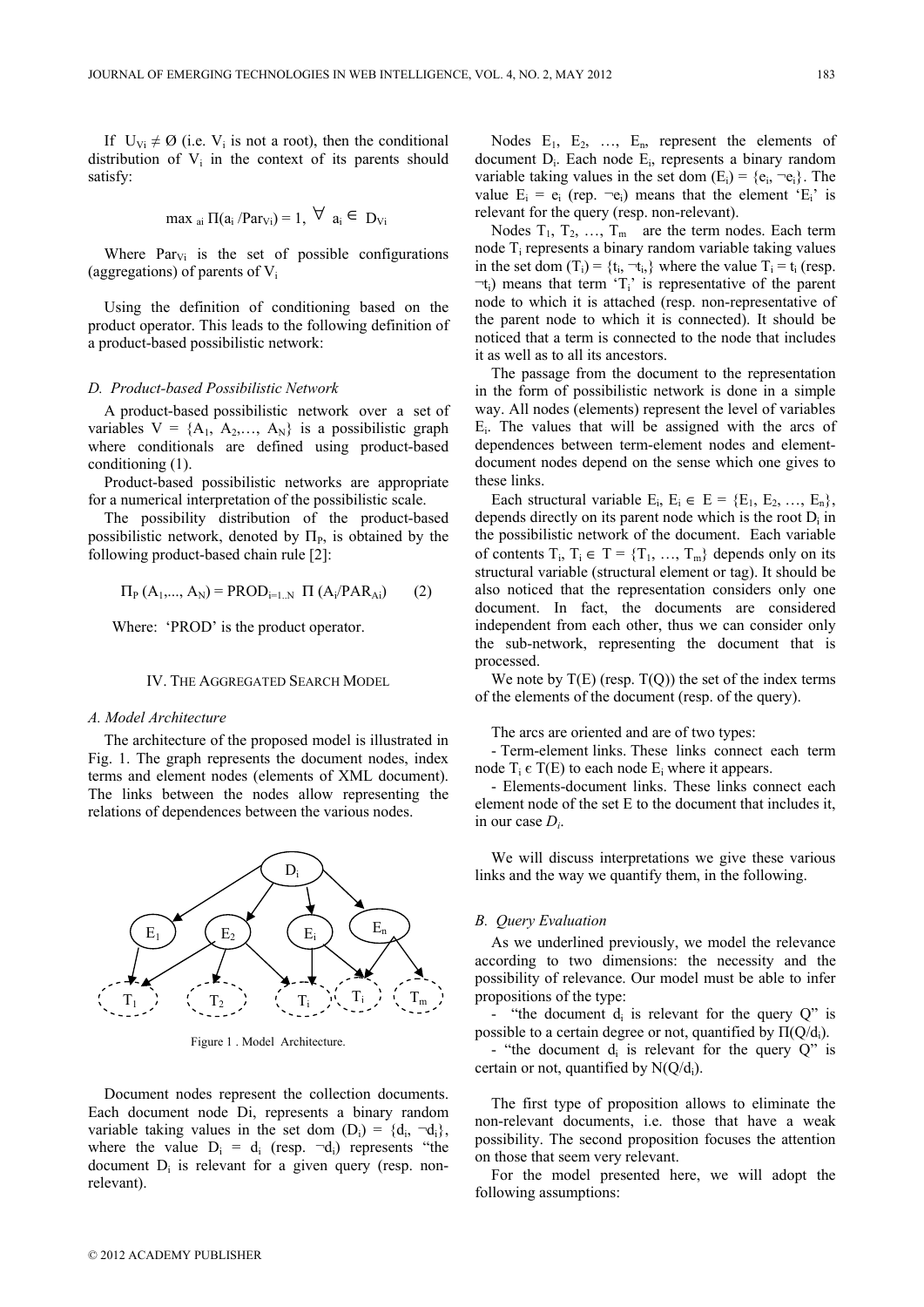Assumption 1: A document has as much possibility to be relevant than non-relevant for a given user, either  $\Pi(d_i) = \Pi(\neg d_i) = 1, \quad \forall i.$ 

Assumption 2: The query is composed of a simple list of key words  $Q = \{t_1, t_2, \ldots, t_n\}$ . The relative importance between terms in the query is ignored.

According to the definitions of the possibilistic theory, the quantities  $\Pi(Q/d_i)$  and  $N(Q/d_i)$  are calculated like follows :

$$
\Pi\left(Q/d_i\right) = \max_{\forall \theta' \in \theta^E} \left(\underset{E_j \in \theta^c}{\texttt{Prod}} \left(\underset{T_i \in \theta(E) \wedge T(Q)}{\texttt{Prod}} \left(\Pi(t_i/\theta_j^c)\right)\right) \ast \underset{E_j \in \theta^c}{\texttt{Prod}} \left(\Pi(\theta_j^c/d_i)\right) \ast \Pi(d_i)\right)
$$

Where:

- Prod: means product (we used this symbol instead of ∏ not to confuse it with the symbol designating the possibility).

- t<sub>i</sub>  $\in$  T(E)  $\wedge$  T(Q) : represents the terms of the queries which index the elements of the XML document.

 $-e^{e}$  : set of non redundant elements

 $-e^{e}$  is represents the value of E<sub>j</sub> in the aggregation  $e^{e}$ 

(example: the value of  $E_1$  in the aggregation (e<sub>1</sub>, e<sub>2</sub>) is e<sub>1</sub>).

The selection of the relevant parts (units of information) is inherent with the model. Indeed, the (3) calculates the relevance by considering all possible aggregations (regrouping) of elements. The factor 
$$
\theta^e
$$

gives possible values of elements. The aggregation of elements that will be selected will be the one that includes obligatorily the terms of the query and presents the best relevance (maximum relevance) in terms of necessity and/or possibility.

As it was mentioned in the introduction, our model is able tri select the best aggregation of elements that are likely to be relevant to the query. This aggregation is the aggregation that maximizes the necessity if it exists or the possibility. It obtained by:

$$
\theta^* = \underset{\forall \theta^e \in \theta^E}{\arg \max} \Pi(Q/d_i)
$$
\n(4)

The various degrees  $\Pi$  and N between the nodes of the network are calculated as follows:

# *1) Possibility Distribution П(ti/ej)*

In Information Retrieval, the terms used to represent the content of a document, are weighted in order to better characterize the content of this document. The same principle is used in XML retrieval. The weights are generally calculated by using term frequency (tf) within a document or inverse document frequency (Idf) in the collection.

In information retrieval, it has been shown [21] [22] that the performances of the system can be improved if one represents an element by considering its own content and the contents of its children nodes. In our model, we

distinguish the terms possibly representative of the elements of the document and those necessarily representative of these elements (terms that are sufficient to characterize the elements). With this intention, the possibility of relevance of a term  $(t<sub>i</sub>)$  to represent an element (e<sub>i</sub>), noted  $\Pi(t_i/e_i)$ , is calculated like follows:

$$
\Pi(t_i / e_j) = \text{tf}_{ij}/\text{max}_{\forall t_k \in e_j} (\text{tf}_{kj})
$$
\n(5)

Where,  $tf_{ij}$  represents the frequency of the term ' $t_i$ ' in the element 'ej'.

A term having a degree of possibility 0 means that the term is not representative of the element. If the degree of possibility is strictly higher than 0, then the term is possibly representative of the element. If it appears with a maximum degree of possibility, then it is considered as the best potential candidate for the representation and thus the restitution of the element.

Let us note that: *max*  $(\Pi(t_i / e_i)) = 1$ ,  $\exists t_i \in e_i$ 

In an XML document, a necessarily representative term of an element is a term that contributes to its restitution in response to a query. This term is called discriminative term and it is a term that frequently appears in few elements of XML document [5]. The factor commonly used in IR to quantify the discriminative power of a term is idf (ief in XML IR). Therefore, a degree of necessary relevance,  $\beta_{ii}$ , of the term  $t_i$  to represent the element  $e_i$ , will be defined by:

$$
N(t_i\rightarrow e_j)\geq \beta_{ij}=\mu(tf_{ij}*ief_{ij})*idf=\mu(tf_{ij}*log(\frac{Ne}{ne_j+l})*log(\frac{N}{n_i+l}))\tag{6}
$$

Where:

(3)

 $- N$  and  $N_e$  are respectively the number of documents and elements in the collection.

 $-$  n<sub>i</sub> and ne<sub>i</sub> are respectively the number of documents and the number of elements containing the term  $t_i$ .

 $-\mu$  : a function of normalization. A simple manner to normalize is to divide by the maximal value of the factor.

-  $tf_{ij}$  represents the frequency of the term ' $t_i$ ' in the element 'ej'.

- ief<sub>ij</sub> represents the inverse frequency of the element  $'e_i'$  for the term  $'t_i'.$ 

- idf represents the inverse frequency of the document.

It should be noticed that (6) has been chosen according some experiments that were undertaken by Sauvagnat [22].

This degree of necessary relevance allows limiting the possibility that the term is compatible with the rejection of the element by:

 $\Pi$  (t<sub>i</sub> / $-e$ <sub>i</sub>)  $\leq 1$ - β<sub>ij</sub> (this is deduced by definition in the possibilistic theory)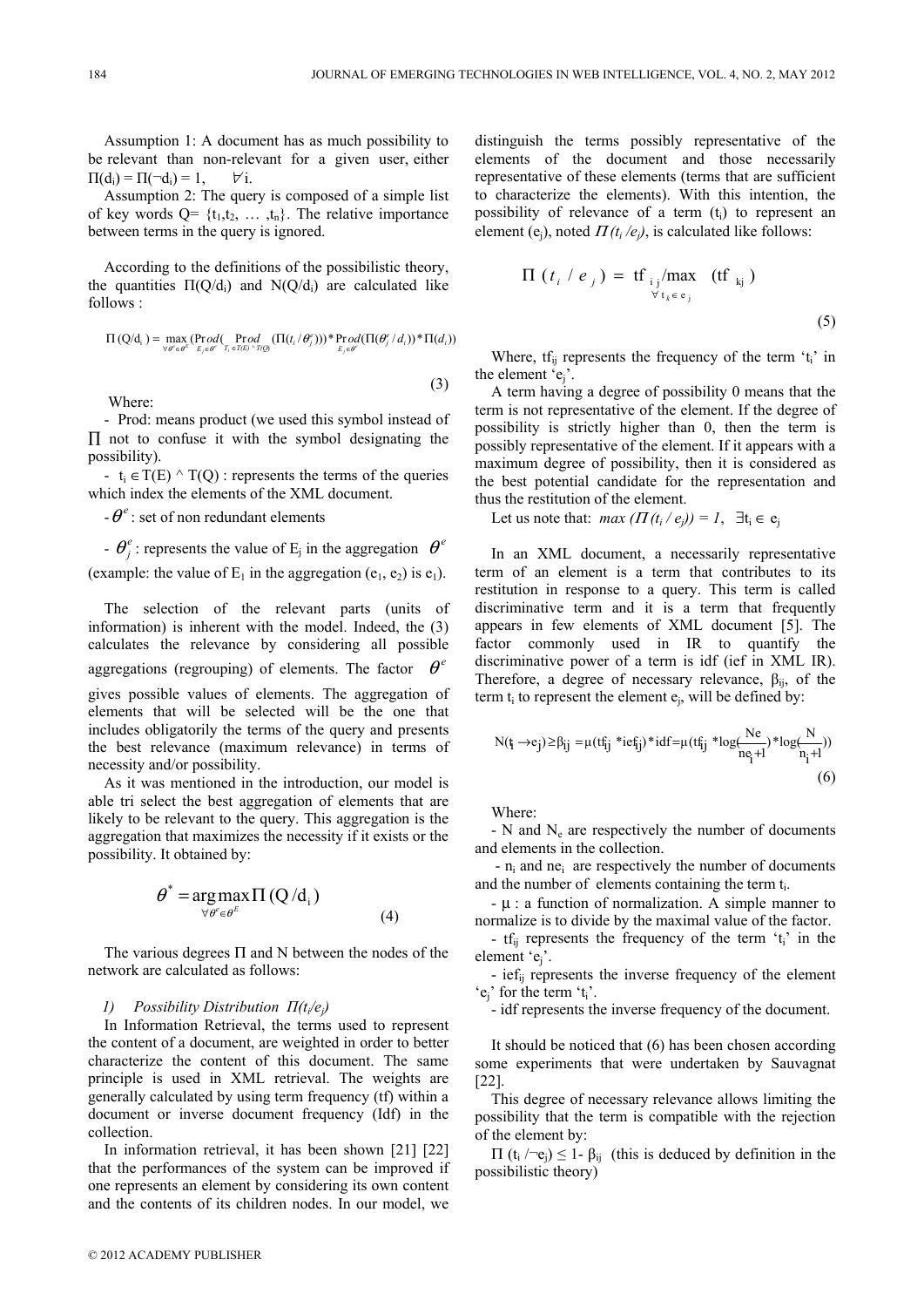We summarize the possibility distribution on the Cartesian product  ${e_i, -e_i} \times {t_i, -t_i}$  by the following table:

TABLE I. POSSIBILITY DISTRIBUTION ON THE SET OF TERMS T

|    | e.                                                        |                    |
|----|-----------------------------------------------------------|--------------------|
| ı. | $tf_{ij}$ / max( $tf_{kj}$ ), ( $\forall$ $t_k \in e_j$ ) | 1- β <sub>ii</sub> |
|    |                                                           |                    |
|    |                                                           |                    |
|    |                                                           |                    |

# *2) Possibility Distribution*  $\Pi(e_i/d_i)$

The arc document-element (or arc root-element) indicates the interest to propagate information from an element towards the document node (root). The nodes, close to the root (of a tree), carry more information for the root than those located lower in the tree [22]. Thus it seems intuitive that more an element is far from the root more it is less relevant. We model this intuition by the use in the function of propagation of the parameter *dist(root, e)*, that represents the distance between the root and one of its descendant nodes (elements) 'e' in the hierarchical tree of the document, i.e. the number of arcs separating the two nodes.

The degree of possibility of propagation of relevance of an element  $(e_i)$  towards the document node  $(d_i)$  is defined by  $\Pi$  (e<sub>i</sub> / d<sub>i</sub>) and is quantified as follows:

$$
\Pi\left(e_j/d_i\right) = \alpha^{\text{ dist}(di, ej)-1} \tag{7}
$$

Where:

- dist( $d_i$ ,  $e_i$ ) is the distance from the element  $e_i$  to the root di in accordance with the hierarchical structure of the document.

 $-\alpha \in [0..1]$  is a parameter allowing to quantify the importance of the distance separating the element nodes (structural elements of the document) to the root of the document.

Concerning the necessity to propagate, in an intuitive manner, one can think that the designer of a document uses the nodes of small size to emerge important information. These nodes can thus give precious indications on the relevance of their ancestors' nodes. A title node in a section for example allows locating with precision the subject of its ancestor node section. It is thus necessary to propagate the signal calculated on the level of the node towards the root node. To answer this intuition, we propose to calculate the necessity of propagation of relevance of an element ej towards the root node  $d_i$ , denoted  $N(e_i \rightarrow d_i)$ , as follows:

$$
N(e \t j \to d_i) = 1 - \frac{le}{dl}
$$
\n(8)

 $le$ <sub>i</sub> is the size of the element node  $e$ <sub>i</sub> and dl the size of a document (in number of terms). According to this equation, the more a term is of small size, the bigger is the necessity to propagate it.

Therefore,  $\Pi(e_i/\neg d_i) = le_i/dl$ 

We summarize the possibility distribution on the Cartesian product  $\{d_i, \neg d_i\}$  x  $\{e_i, \neg e_j\}$  by the following table:

| TABLE II. | POSSIBILITY DISTRIBUTION ON THE SET OF |  |
|-----------|----------------------------------------|--|
|           | <b>ELEMENTS E</b>                      |  |

| $e_i$ | $\alpha$ dist(d <sub>1</sub> , e <sub>1</sub> )-1 | $le_j/dl$ |
|-------|---------------------------------------------------|-----------|
| -е,   |                                                   |           |

## V. ILLUSTRATE EXAMPLE

An example of XML document (an extract of a document) related to a book will be used to illustrate our talk. The XML document and its possibilistic network are presented as follows:

 $<$ Book $>$ 

….

<Title > Information Retrieval </Title >

 <Abstarct> In front of the increasing mass of information  $\langle$  Abstract>

<Chapter>

 $\le$ Title chapter> Indexing  $\le$ /title chapter>

 <Paragraph> The indexing is the process intended to represent by the elements of a documentary or natural language of ... </Paragraph>

</Chapter>

 $<$ /Book>

The possibilistic network associated with XML document `Book' is as follows:



Figure 2 . Possibilistic network of the XML document 'Book'

For this example, the set of the elements  $E = \{e_1 =$ Title,  $e_2$ =Abstract,  $e_3$ =Chapter,  $e_4$ =Titlechapter,  $e_5$ =Paragraph}. The set of the indexing terms of the elements, calculated while using the content of each element, along with its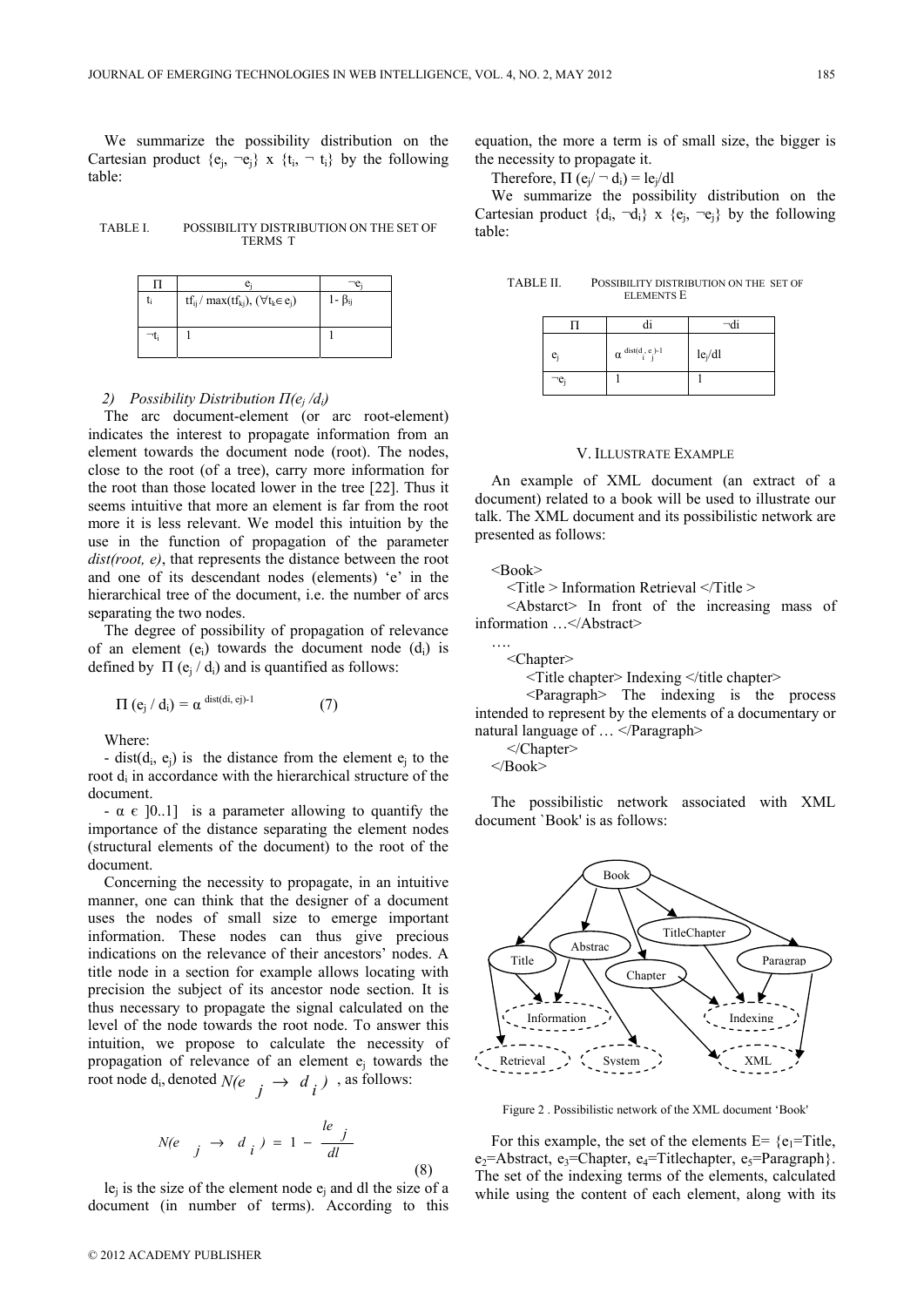child elements in the document, such as  $T(E)$  =  ${t_1$ =Retrieval,  $t_2$ =Information,  $t_3$ =System,  $t_4$ =Indexing,  $t<sub>5</sub>=XML$ }. We consider only some terms not to congest the example.

The table containing the values of the arcs element node-term node of the possibilistic network of the document "Book" is given in Table III. We recall that a term is connected to the node that includes it as well as to all the ancestors of this node.

TABLE III. POSSIBILITY DISTRIBUTION  $\Pi$  (t<sub>i</sub>/e<sub>i</sub>)

| $\Pi(t_i/e_j)$           | t,       | $t_2$    | $t_3$ | t <sub>4</sub> | t,       |
|--------------------------|----------|----------|-------|----------------|----------|
| e <sub>1</sub>           |          |          | 0     | $\Omega$       | ∩        |
| $-e_1$                   |          |          |       |                |          |
| $e_2$                    | 0.5      |          |       | 0.25           | 0        |
| $\neg$ $\underline{e}_2$ | 0.5      | $\left($ | 0     | 0.88           |          |
| e <sub>3</sub>           | 0        |          | 0     | 0.70           | 0.5      |
| $-e_3$                   |          |          |       | 0.10           | 0.2      |
| $e_4$                    | 0        |          | 0     |                | $\Omega$ |
| $-e4$                    |          |          |       | 0              |          |
| $e_5$                    | $\Omega$ | ∩        | 0     | 0.88           |          |
| $\neg$ e <sub>5</sub>    |          |          |       | 0.05           |          |

The table containing the values of arcs root-element nodes of the possibilistic network of the document 'Book' is given in Table IV (we take  $\alpha = 0.6$  and  $dl=100$ ).

TABLE IV. POSSIBILITY DISTRIBUTION  $\Pi$  (e<sub>i</sub>/d<sub>i</sub>)

|                       | $\Pi(e_i/d_i)$ | $\Pi(e_j/d_i)$      |
|-----------------------|----------------|---------------------|
|                       | $(d_i = book)$ | $(d_i = \neg book)$ |
| e <sub>1</sub>        |                | 0.02                |
| $\neg e_1$            |                |                     |
| e <sub>2</sub>        |                | 0.1                 |
| $\neg$ e <sub>2</sub> |                | 1                   |
| e <sub>3</sub>        |                | 1                   |
| $-e_3$                |                |                     |
| $e_4$                 | 0.6            | 0.01                |
| $\neg e_4$            |                |                     |
| e <sub>5</sub>        | 0.6            |                     |
| $-e5$                 |                |                     |

When the query is put, a process of propagation is started through the network modifying the values of possibilities a priori. In this model the equation of propagation used is the (3).

Let's take a query Q composed of the keywords<br>
'etrieval' and "Information",  $Q = \{Retrieval,$ "Retrieval" and "Information", Information}.

According to the assumption 1,  $\Pi$  (d<sub>i</sub>) =  $\Pi$ ( $\neg$  d<sub>i</sub>) = 1,  $\nabla i$ .

Given the query Q, the propagation process (3) considers only the aggregates of set E that include the query terms  $t_1$  = 'Retrieval' and  $t_2$ = 'Information'. In fact only the elements  $e_1$ ='Title' and  $e_2$ ='Abstract' will be considered. The aggregations that it is thus necessary considered are: { $(e_1, e_2)$ ,  $(e_1, \neg e_2)$ ,  $(\neg e_1, e_2)$ ,  $(\neg e_1, \neg e_2)$ }. We calculate then:

## For  $d_i = \text{book}$ :

```
a_1 = \Pi(\ t_1/e_1). \Pi(\ t_2/e_1). \Pi(\ t_2/e_2). \Pi(\ e_1/book).
       \Pi (e<sub>2</sub>/ book) = 1 * 1<sup>*</sup>1 * 1 * 1 = 1
a_2 = \Pi(\; t_1/e_1). \Pi(\; t_2/e_1). \Pi(\; t_2/\neg e_2). \Pi(\; e_1/book).
       \Pi (\nege<sub>2</sub>/book) = 1 * 1 * 0 * 1 * 1 = 0
a_3 = \Pi(t_1/\neg e_1). \Pi(t_2/\neg e_1). \Pi(t_2/e_2). \Pi(\neg e_1/book).
      \Pi (e<sub>2</sub>/book) = 0 * 0 * 1 * 1 * 1 = 0
a_4 = \Pi(\ t_1/\neg e_1). \Pi(\ t_2/\neg e_1). \Pi(\ t_2/\neg e_2). \Pi(\neg e_1/book).
       \Pi (\nege<sub>2</sub>/ book) = 0 * 0 * 0 * 1 * 1 = 0
```
According to (3):  $\Pi(Q\}/box{book}) = \max(a_1, a_2, a_3, a_4) = 1 = a_1$ 

## $\text{For } \neg \textbf{d}_i = \neg \textbf{book:}$

- $a_5 = \Pi(t_1/e_1)$ .  $\Pi(t_2/e_1)$ .  $\Pi(t_2/e_2)$ .  $\Pi(e_1/\neg \text{book})$ .  $\Pi(e_2/\text{-book}) = 1 * 1 * 1 * 0.02 * 0.1 = 0.002$  $a_6 = \Pi(t_1/e_1)$ .  $\Pi(t_2/e_1)$ .  $\Pi(t_2/\neg e_2)$ .  $\Pi(e_1/\neg book)$ .  $\Pi(\neg e_2/\neg book) = 1 * 1 * 0 * 0.02 * 0.1 = 0$
- $a_7 = \Pi(t_1/\neg e_1)$ .  $\Pi(t_2/\neg e_1)$ .  $\Pi(t_2/e_2)$ .  $\Pi(\neg e_1/\neg book)$ .  $\Pi(e_2/\neg \text{book}) = 0 * 0 * 1 * 1 * 0.1 = 0$
- $a_8 = \Pi(t_1/\neg e_1).\Pi(t_2/\neg e_1).\Pi(t_2/\neg e_2)$ .  $\Pi(\neg e_1/\neg \text{book})$ .  $\Pi(\neg e_2/\neg book) = 0 * 0 * 0 * 1 * 1 = 0$

According to (3):  $\Pi(Q \cap \text{book}) = \max(a_5, a_6, a_7, a_8) = 0.002 = a_5$ 

The necessity  $N(Q/book) = 1 - \Pi(Q/\neg book) = 1 - 0.002$  $= 0.998$ 

The necessity  $N(Q/\neg \text{book}) = 1 - \prod(Q/\text{book}) = 1 - 1 = 0$ 

The preferred documents are those that have a value N(Q/d<sub>i</sub>) high among those that have a value  $\Pi$  (Q/d<sub>i</sub>) high too. If  $N(Q/d_i)=0$ , the restored documents are (unwarranted of total adequacy) those that have a value  $\Pi(Q/d_i)$  high. Therefore, for the query  $Q = {Retrieval}$ , Information $\}$ , it is the aggregation "a<sub>1</sub>" (title, abstract) that will be turned to the user as answer to his query.

# VI. EXPERIMENTS AND RESULTS

#### *A. Goals*

All studies performed to assess aggregated search were based on user studies [14].

This user study is designed with two major goals:

- Evaluate the aptitude of an aggregate of XML elements to answer user queries.

- Identify some of the advantages of the aggregated search in XML documents.

# B. *Results*

To evaluate our model, a prototype was developed. Our experiments are conducted on a sample about 2000 XML documents of the INEX'2005 collection, a set of 20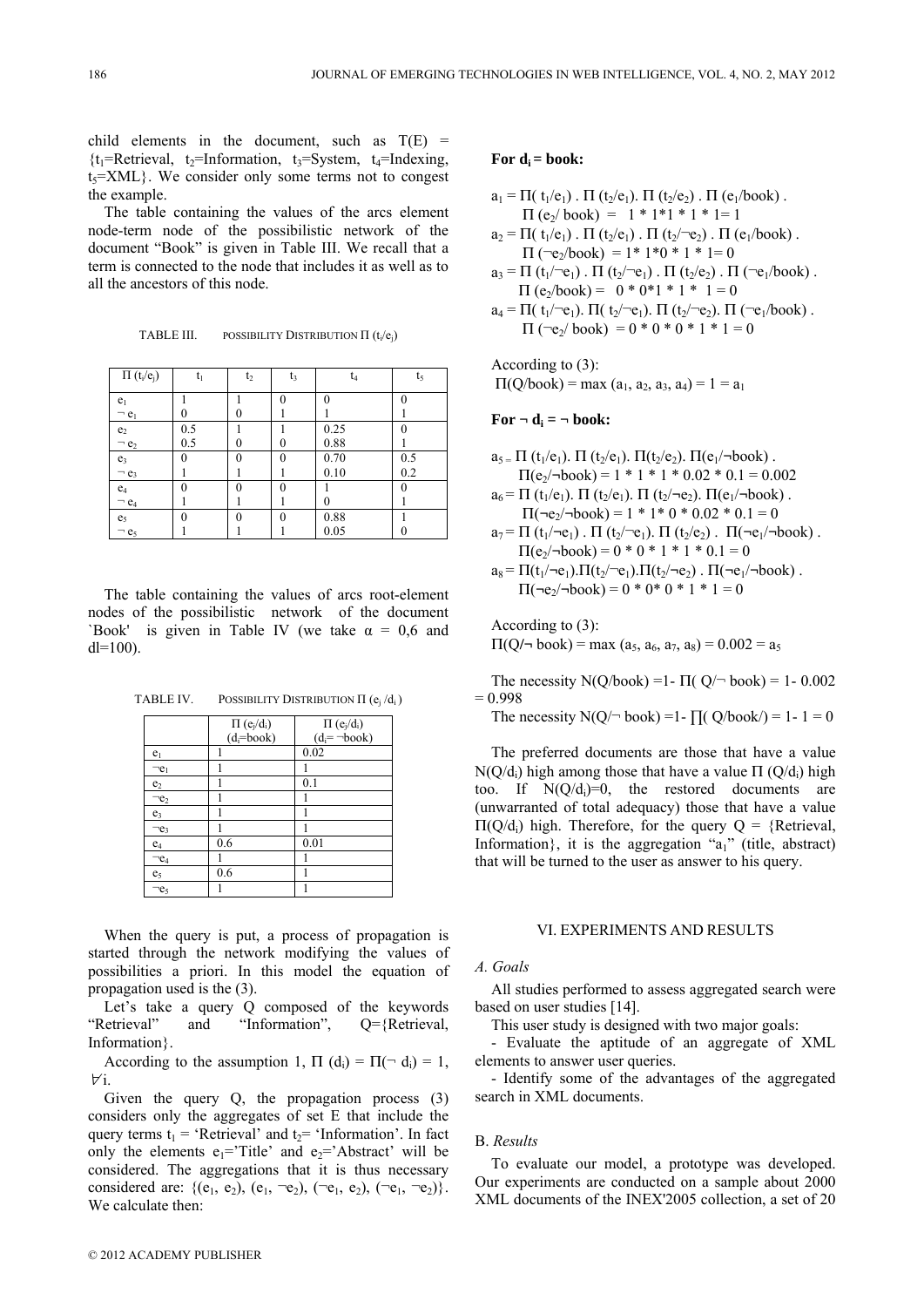queries from the same collection. Every query is assessed by exactly 3 users.

The following histogram gives the judgments of users by query regarding the aggregate relevance:



Figure 3 . Distribution of aggregation relevance results

The experimental evaluation shows that aggregated search has big contribution for XML information retrieval. Indeed, the aggregate gathers non-redundant elements (parts of XML document). These elements can be semantically complementary and in this case the aggregate allows improving the interpretation of results, guides the user to the relevant elements of XML document, faster and also reduces the efforts the user must provide to locate information searched for. However, in some cases elements of the aggregate may be non complementary that means not semantically related with respect to information need expressed by user's query. This sort of aggregation is very useful because it allows a very fine distinction of the different thematic expressed in the user's query when his need in information is generic. It also helps inform the user about various information of the corpus related to his information need thus help him, if necessary, to reformulate his query.

## VII. CONCLUSION

This paper presents a new approach for aggregated search based on possibilitic networks. This model provides a formal setting to aggregate non-redundant elements into the same unit. It also directs the user more quickly toward the relevant elements of XML document.

The user study is constructed around 2 main goals. First, we analyze the distribution of relevant results across different elements of XML document. Second, we identify some of the advantages of aggregated search. The user study was used to collect supporting data for these goals. The analysis of the distribution of relevant results provides interesting information. We notice that relevant information is sparse across many elements of XML document.

Our analysis focuses on specific advantages of aggregated search. It is shown that aggregated search is useful to identify different interpretations of a query. It helps find different aspects of the same information need.

 Thus, it seems very important to identify other evaluation criteria to identify all benefits of aggregated search in XML documents.

#### **REFERENCES**

- [1] R. Agrawal, S. Gollapudi, A. Halverson, "Diversifying search results", ACM Int. Conference on WSDM, 2009.
- [2] N. Ben Amor, "Qualitative possibilistic graphical models: from independence to propagation algorithms", Thèse pour l'obtention du titre de Docteur en Gestion, université de Tunis, 2002.
- [3] S. Benferhat, D. Dubois, L. Garcia and H. Prade, "Possibilistic logic bases and possibilistic graphs", In Proc. of the 15th Conference on Uncertainty in Artificial Intelligence, pp.57-64, 1999.
- [4] C. Borgelt, J. Gebhardt and R. Kruse, "Possibilistic graphical models", Computational Intelligence in Data Mining, CISM Courses and Lectures 408, Springer, Wien, pp.51-68, 2000.
- [5] A. Brini, M. Boughanem and D. Dubois, "A model for information retrieval based on possibilistic networks", SPIRE'05, Buenos Aires, LNCS, Springer Verlag, pp. 271- 282, 2005.
- [6] C.L. Clarke, M. Kolla, G.V. Cormack and O. Vechtomova, "Novelty and diversity in information retrieval evaluation", SIGIR'08, pp. 659-666, 2008.
- [7] D. Dubois and H. Prade, "Possibility theory", Plenum, 1988.
- [8] D. M. Dunlavy, D. P. O'Leary, J. M. Conroy and J. D. Schlesinger, "QCS: A system for querying, clustering and summarizing documents", Information Processing and Management, pp. 1588-1605, 2007.
- [9] N. Fuhr, M. Lalmas, S. Malik and Z. Szlavik, "Advances in XML information retrieval: INEX 2004", Dagstuhl Castle, Germany, 2004.
- [10] Y. Huang, Z. Liu and Y. Chen, "Query biased snippet generation in XML search", ACM SIGMOD, pp. 315-326, 2008.
- [11] B. J. Jansen and A. Spink, "An Analysis of document viewing pattern of web search engine user", Web Mining: Applications and Techniques, pp. 339-354, 2005.
- [12] B. J. Jansen and A. Spink, "How are we searching the world wide web?: a comparison of nine search engine transaction logs", Information Processing and transaction logs", Information Processing and Management, pp. 248-263, 2006.
- [13] J. Kamps, M. Marx, M. De Rijke and B. Sigurbjörnsson, "XML retrieval: What to retrieve?", ACM SIGIR Conference on Research and Development in Information Retrieval, pp.409-410, 2003.
- [14] A. Kopliku, F. Damak, K. Pinel-Sauvagnat and M. Boughanem, "A user study to evaluate aggregated search", In IEEE/WIC/ACM International Conference on Web Intelligence, in press.
- [15] M. Lalmas, "Dempster-Shafer's theory of evidence applied to structured documents: modelling uncertainty", In Proceedings of the 20th Annual International ACM SIGIR, pp.110–118, Philadelphia, PA, USA. ACM, 1997.
- [16] M. Lalmas and P. Vannoorenberghe, "Indexation et recherche de documents XML par les fonctions de croyance", CORIA'2004, pp. 143-160, 2004.
- [17] P. Ogilvie and J. Callan, "Using language models for flat text queries in XML retrieval", In Proceedings of INEX 2003 Workshop, Dagstuhl, Germany, pp.12–18, December 2003.